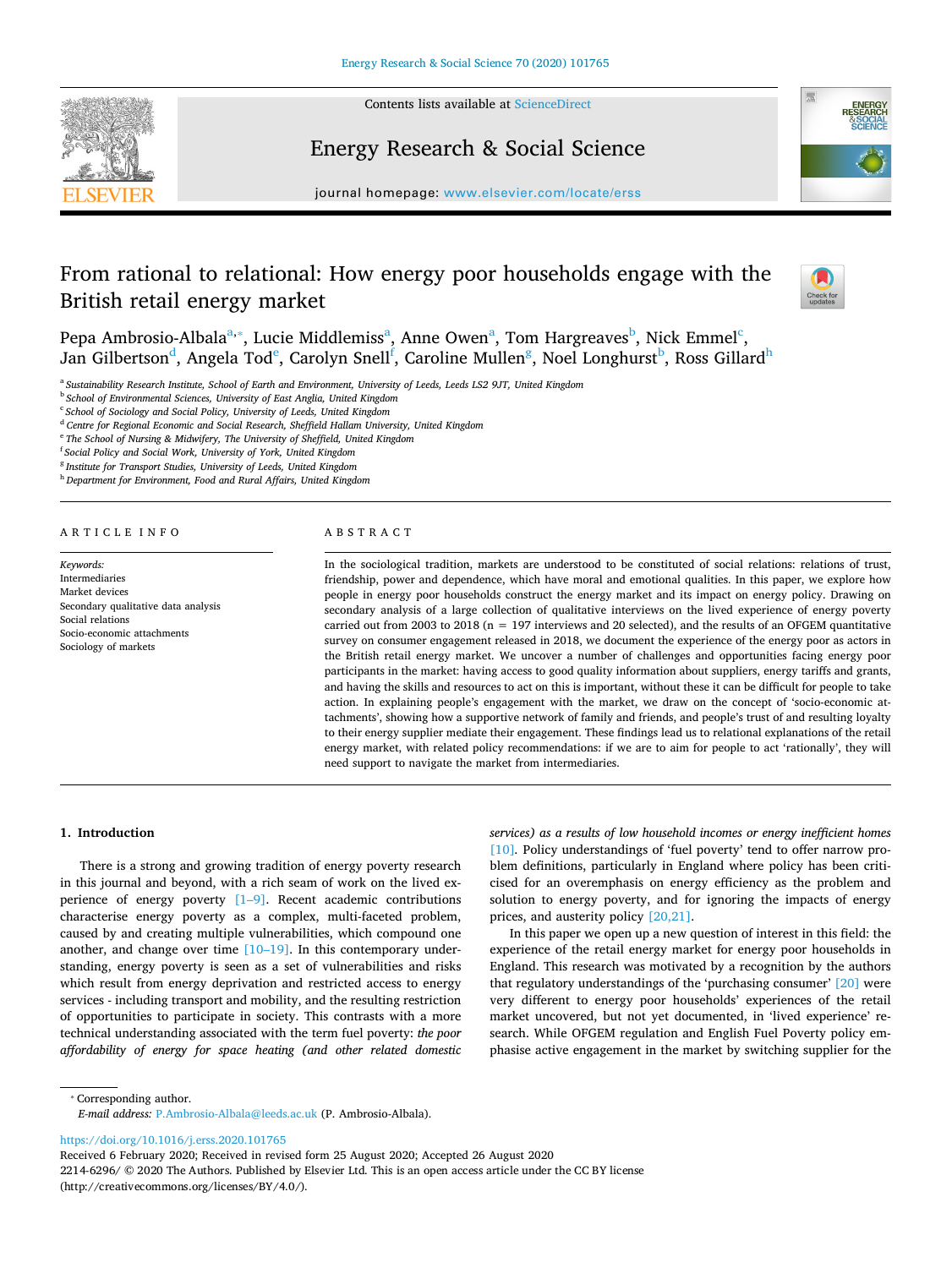best rate, most people in England do not switch regularly, and those experiencing energy poverty are less likely to switch [\[22,23\].](#page-9-3) Furthermore, those consumers who are the most disengaged from the energy market (i.e. have lowest switching rates) is greater amongst consumers who are likely to be the most vulnerable. In this paper we build on an understanding of how and why people engage in switching processes: we document the constraints and the opportunities of the British retail energy market, and offer relational explanations for people's switching experiences.

Building on understandings of the market rooted in economic sociology, which conceive of the market as a space constituted by social relations, we aim to explore how energy poor households experience the retail energy market (both as actors and as subjects within it), and to reflect on what we can learn from this to shape energy policy. We draw on two substantial bodies of secondary data: a large collection of qualitative interviews (20 interviews sampled from a wider collection of 197) on the lived experience of energy poverty, and the results of a  $2018$  $2018$  $2018$  OFGEM<sup>1</sup> quantitative survey on energy consumption. We analyse this data through a sociological lens: drawing on the sociology of markets and money, which sees the market as constituted of those who participate in it, and shaped by their relationships with each other. Our data allows us to explore both qualitatively and quantitatively how those living in energy poor households experience the retail energy market, and how they are both constrained, and able to act within it.

Our contribution here is to profile energy poor consumers' experiences of the retail energy market, to identify the challenges and opportunities associated with the retail energy market, and document how these constrain and enable people's ability to act. Our analysis gives a deeper understanding of why levels of engagement in the energy market as reported by OFGEM are relatively low [\[22,23\]](#page-9-3) and points to how engagement amongst vulnerable consumers could be more effectively supported by recognising relational aspects and the importance of intermediaries. We find that people that have access to good quality information about the market, and the skills and resources to act on this do better: but this is a major challenge for some energy poor households, and opportunities to exercise agency in the market are consistently less open to disadvantaged people. We also find that those of our participants who find this a challenge navigate the market more successfully when they have a supportive network to help them, made up of friends and family. They are also constrained by their feelings of loyalty and trust towards energy suppliers, resulting in a reluctance to switch away. Our analysis suggests that more attention needs to be paid to the role of intermediaries, who can negotiate access to the market for the most vulnerable, whether friends and family or other actors in the retail energy system.

## **2. Understanding household engagement with the retail energy market**

## *2.1. Sociology of markets and money*

We are not the first to look for explanations of how people engage with markets and money: the sociology of markets (sometimes known as social studies of markets), and the sociology of money provide useful literatures to call on. This is a diverse body of work, categorised broadly as economic sociology. However, the writers we draw on here have in common a vision of the economy as constructed by society, with market transactions based in, and shaped by social relations: relations of *trust, friendship, power and dependence* [see 17 for a review of the field]. In this work, "economic action is explained as a form of social action, socially situated, and performed within socially constructed institutions" [\[24,](#page-9-4)103].

To date, there have been a limited number of energy studies which draw on these insights. Silvast's review and call for energy researchers to engage in this literature is a useful starting point in this journal [\[10\]](#page-9-1). Silvast draws on the concept of 'performativity': showing how ideas about the market shape practices in the market  $[25]$ ., based in a relational ontology associated with actor network theory. The way that markets are designed and managed is understood to impact on what can be done within them, but this perspective also sees agency as distributed in networks, devices, tools and texts throughout the market [\[26\]](#page-9-6). As such, the design and management of each market imagine particular forms of agency for users and technology, which is also reflected in analyses of technology such as smart grids [\[27\],](#page-9-7) smart meters [\[28\]](#page-9-8), or low-carbon houses  $[29]$  as well as recognising the specific constraints in which this agency can be exercised.

Note this question risks a rather deterministic attitude to the retail energy market (albeit not present in the references above), which focuses more on how its design and management shapes demand rather how demand shapes design and management. A lack of focus on the consumer's agency and experience is also a common critique of the economic sociology literature [\[30\].](#page-9-10) In approaching the market through a combination of lived experience and behavioural survey data as we do here, we have an opportunity to start to elaborate how those in energy poor households construct the market: how they *perform* and experience it, and what *networks, devices, tools and texts* constrain or enable them in doing so. The concept of a market device is perhaps most useful here: defined as "the material and discursive assemblages that intervene in the construction of markets" [\[31\]](#page-9-11).

Another strand of literature on the sociology of money explains the ways in which people use money as a means of mediating and shaping social relations. Zelizer sees money and its use being "profoundly influenced by cultural and social structures" [\[19,32\]](#page-9-12) as well as showing how people understand and use money in particular times and places, and as part of their social relations. Zelizer's idea that money is '*earmarked'* in different ways, for instance, that the experience of money in the form of *payment, gift or entitlement* results in very different expectations, understandings and uses, is helpful here (ibid.). The understanding of different types of money having different *moral values*, and associated expectations of 'good' use, is also useful, and explored by Wilkis in his study of a low income community in Argentina [\[33\]](#page-9-13).The term *socio-economic attachments*: the ways in which social and economic motives are intertwined [\[34\],](#page-9-14) allows us to look at these moments of market construction as moments of 'attachment' and think about what they constitute, and how they are built [\[35\]](#page-9-15). We use this as an analytical tool in this paper.

In the rest of this literature review we will profile the specific design of the British retail energy market, as well as documenting what we know about how those living in energy poor households engage with the market.

## *2.2. Energy poor households and the British retail energy market*

Our national context here is England, which sets its own energy and fuel poverty policy. The British retail energy market is shaped by European policies on energy, markets and competition (this being like that until the UK leave the European Union as part of the Brexit process). EU policy attempts to standardise, or at least harmonise retail energy markets across Europe, to bring into being a particular type of market. Silvast characterises this as an integrated market (across nations) which, according to EU market principles will bring competition, efficiency, and more affordable prices – all market devices [\[25\].](#page-9-5) Further, EU policy is grounded in economic understandings of markets as neutral trading places, in which demand drives supply, and actors make rational decisions between different tariffs and suppliers.

Sociology of markets studies recognise that markets are culturally constructed [\[30\],](#page-9-10) and we can see radically different retail energy markets in different European states. The British market is

<span id="page-1-0"></span><sup>1</sup> OFGEM is the Office of Gas and Electricity Markets in the UK and works independently from the Government and the energy market regulator.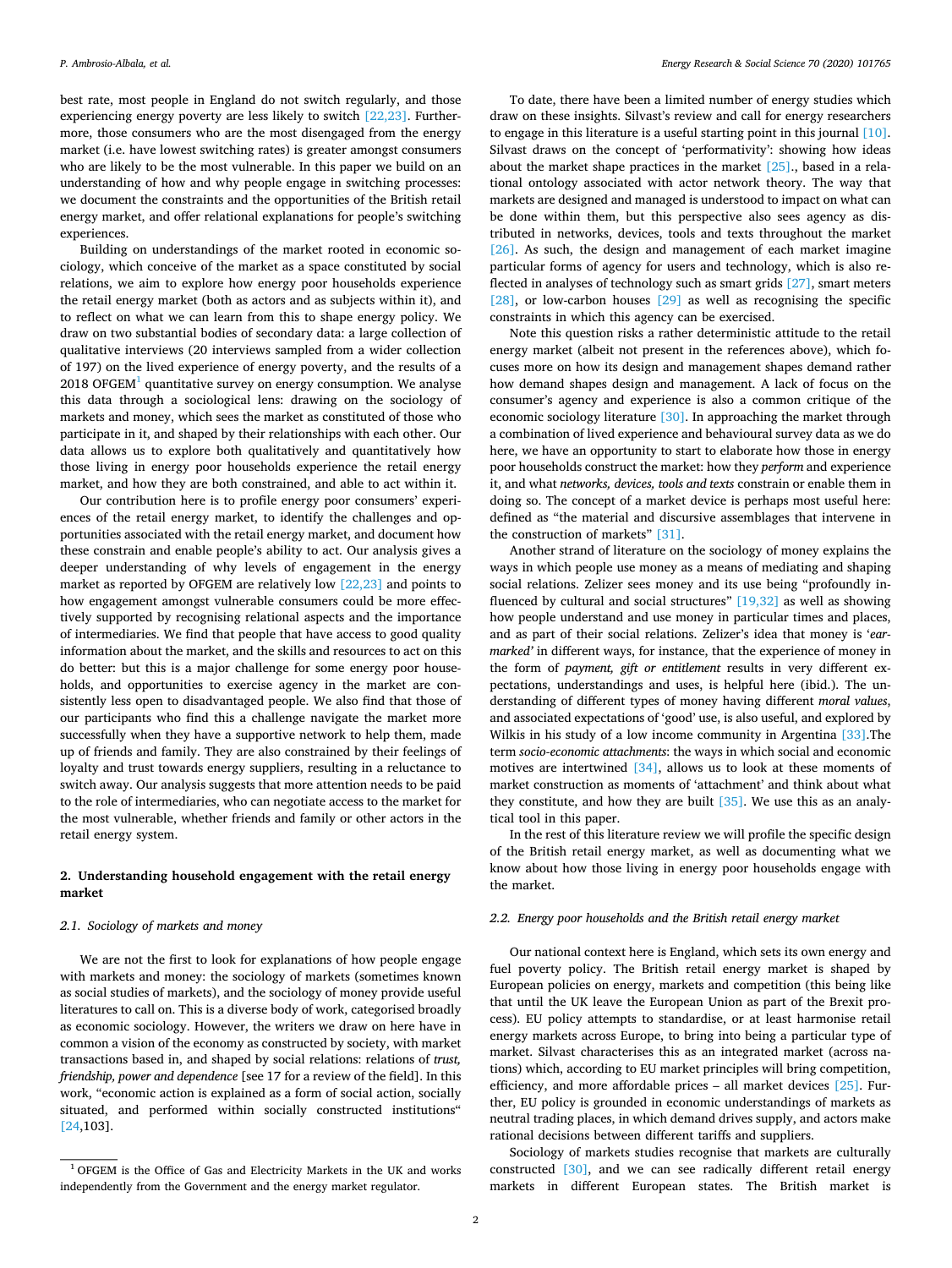characterised by early privatisation (1980s) and liberalisation (late 1990s), based on a strong belief that such liberalisation would reduce prices for the consumer [\[36\]](#page-9-16). The UK market, and more specifically the British market, represents a translation of the EU's market devices into the specific UK context, with its particular traditions of relations between citizen and state, and expectations of competition. The impact of the organisation of the retail energy market on energy poverty, or the 'performativity' of the market, is rarely discussed in England, with the exception of a comprehensive recent thesis on this topic [\[20\].](#page-9-2) Errington Blakelock documents how the regulation of the British retail energy market by OFGEM is founded on a firm belief that people will act as rational consumers, and that persuading them to switch supplier is the way to ensure the best market outcomes for all, despite persistent evidence to the contrary [\[20\]](#page-9-2). OFGEM resists introducing new regulation to the British retail market to protect energy poor householders because such regulation is seen to be interfering with competition, which in itself is expected to bring lower prices.

Note that this body of regulation has limited interaction with the English policy on fuel poverty, which, since a review in 2012, is measured using the Low Income High Costs (LIHC) indicator. LIHC considers a household to be fuel poor if: they have required fuel costs that are above the national median level, and, were they to spend that amount, they would be left with a residual income below the official poverty line [\[37\]](#page-9-17) LIHC policy on fuel poverty, has a different concept of the fuel poor subject: *a member of a low-income household living in an energy inefficient dwelling* [\[6\].](#page-9-18) Under this LIHC understanding of the fuel poor subject, fuel poverty policy side-lines the retail market as a contributor to the problem by focusing on energy inefficiency as the key driver of energy poverty (for a full analysis see Middlemiss 2017 [\[6\]](#page-9-18)). This results in a clear delineation between the concept of fuel poverty and the regulation of the retail energy market on both sides.

Both the 'purchasing consumer' (subject of market regulation), and the 'low-income household in an inefficient dwelling' (subject of fuel poverty policy) are simplifications of people's experiences, of course. The 'lived experience' data that we have access to is particularly valuable in this light and presents an interesting opportunity to examine the experiences of the market that are shared with us by our participants, and to consider the gaps between these experiences and the idealised subject of regulatory policy.

There is a considerable body of existing research on the lived experience of energy poverty in the UK [highlights include [\[7,19,38\]](#page-9-19). While there is a recognition of the role of retail energy markets and prices in driving this problem in most work on this topic (one which stems back to the earliest understandings of energy poverty) [\[39\]](#page-9-20), experiences in the retail energy market are less well understood. We know from earlier work that a number of distinct issues affect the energy poor in accessing the market, including: debt, its collection, and its impact on people's ability to switch, a fear of switching supplier due to a perception of this being a financial risk, people favouring pre-payment meters as a budgeting tool despite higher tariffs [\[11\].](#page-9-21) While energy market issues have emerged in studies of the lived experience of energy poverty, to date, there are no studies that focus on this specific topic in detail. This suggests an area ripe for further enquiry.

We are also inspired here by recent studies which introduce relational explanations of people's energy consumption [\[40\].](#page-9-22) These suggest that the experience of energy poverty is mediated and shaped by social relations [\[19\]](#page-9-12): people's connection to real and abstract others, and the presence (or absence) of social support and solidarity that this entails. Given that studies in the sociology of money and markets traditions understand these as embedded in social relations, this approach has particular value here. A further study shows how people's experience of energy poverty is shaped by their emotional response  $[41]$ . Fear, worry and care practices, and embarrassment, stigma and trust, shape both how people act, and their ability to access help. These theoretical and empirical inputs bring us to the following research questions: How do energy poor households perform and experience the retail energy

market as both actors and subjects? What are the implications of this for energy policy?

## **3. Methodology**

This research is based on secondary analysis of qualitative and quantitative data. We undertook an in-depth analysis of 20 qualitative interviews, selected from a large secondary data set on the lived experience of energy poverty ( $N = 197$  interviews). The interviews were carried out between 2003 and 2018 in previous research by the authors of this paper; and taken from 10 studies designed and undertaken with different purposes, although all documented the lived experience of energy poverty in England. Therefore, the primary researchers took part in the secondary data analysis [\[42\].](#page-9-24)

We paid specific attention to rigour in the secondary data analysis process. The team included researchers that created the primary research dataset but critically the main analyst (lead author) was not part of the primary research teams [\[43\]](#page-9-25). Bringing previously unconnected datasets into conversation, with a new analyst allowed us a fresh look at the data, while also drawing on the broader team's familiarity with each primary project. The interviews were purposefully and theoretically selected [\[44\]](#page-9-26) and each highlighted ways in which the energy poor householders interact with the retail energy market without looking specifically to any sociodemographic criteria to select the interviews. The project was subject to a full ethical review at the [redacted for anonymity].

We have a broad interpretation of what the retail energy market means. Here we are interested in market interactions as might be characterised by an economic understanding of the market: people buying energy, and people acting to secure better prices by investigating, and potentially switching supplier or tariff, the installation of new appliances and energy saving measures. We are also interested in the market devices that shape people's ability to do this: the ways in which energy is metered and sold, the availability of different forms of government support for energy households in accessing energy, the practices of institutions selling energy and how these constrain people's ability to exercise choice (e.g. not allowing people in debt to switch supplier), and beliefs and narratives, that allow them to exert agency in a way or another. The selected cases described particular experiences of engagement with the market.

[Table 1](#page-3-0) below gives some detail about the interviews.

We used NVivo Software 2012 to analyse the qualitative data. A first pass involved identifying the main aspects of respondents' experiences of the retail energy market and our respondents. This allowed us to characterise these experiences, and identify the challenges and opportunities associated with the market for our respondents. In a second stage of analysis, we considered what the retail energy market means to those in energy poor households and how they make sense of it.

We support our qualitative data, with quantitative secondary data analysis of the raw questionnaire responses to an annual survey commissioned by OFGEM in 2018, which monitors the domestic energy market. The OFGEM Consumer Engagement Survey interviewed 4,064 gas and/or electricity consumers in 2018 using random location sampling and ensuring a nationally representative sample of households. Consumers answered over 150 questions, and the summarised responses are reported as data tables to accompany the main OFGEM report. This survey has been running for five years; in 2018, consumers were surveyed on topics including consumer switching and comparison behaviour, attitudes towards the retail energy market, perceptions of the market and suppliers, and consumer outcomes. Some of the themes from the questionnaire responses have been used to inform OFGEM's 'Consumer Engagement Survey Report 2018′ and the full, summarised survey results have also been made available  $[36]$ . We draw quantitative data from this rich dataset to provide context to our qualitative data.

We accompanied the qualitative analysis with descriptive statistics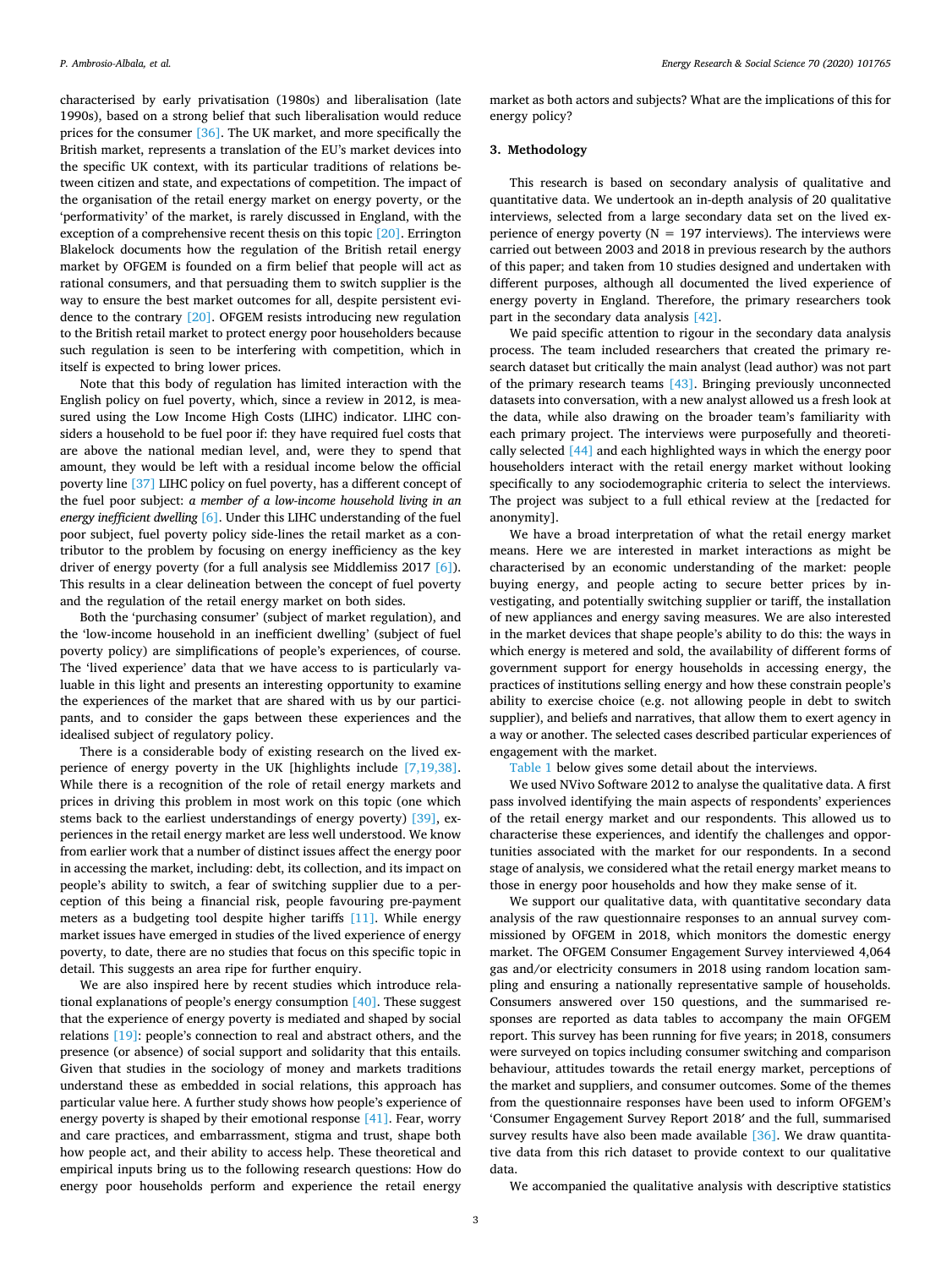#### <span id="page-3-0"></span>**Table 1**

Description of qualitative data set.

| Interview ID         | Date      | Demographics |                         | Retail Energy Market experience                                      |
|----------------------|-----------|--------------|-------------------------|----------------------------------------------------------------------|
|                      |           | Gender       | Age                     |                                                                      |
| John                 | 2003      | Male         | 70s                     | Accessed energy grant                                                |
| Romina and Jack      | 2003      | Couple       | 50s                     | Accessed energy grant                                                |
| Barbara              | 2014      | Female       | Unknown                 | Changing energy supplier                                             |
| Thomas               | 2018      | Male         | 50s                     | Debt experience                                                      |
| Colin                | 2016-2017 | Male         | 60s                     | Debt experience                                                      |
| Rose                 | 2017-2018 | Female       | Unknown                 | Having access to energy schemes/grants                               |
| David                | 2016      | Male         | 50s                     | Payment methods                                                      |
| Angela               | 2016      | Female       | 30s                     | Higher bills and expenses                                            |
| Laura                | 2016      | Female       | 30s                     | Switching energy companies                                           |
| Margaret             | 2016      | Female       | 70s                     | Issues with energy suppliers and poor experience with energy schemes |
| Mathilda and Charles | 2004      | Couple       | 60s                     | Accessed energy grant                                                |
| Astrid and Gilles    | 2009-2010 | Couple       | Pensioners              | Changing energy companies several times                              |
| Alice                | 2009-2010 | Female       | Unknown                 | Accessed energy grant                                                |
| Louise and Etienne   | 2009-2010 | Couple       | Pensioners              | Changing supplier                                                    |
| Kate                 | 2016      | Female       | 40s                     | Payment method and higher bills                                      |
| Paulette             | 2016-2017 | Female       | 30s                     | Financial problems                                                   |
| Prunella             | 2017-2018 | Couple       | Unknown                 | Energy schemes and financial problems                                |
| Fiona and Bob        | 2016-2017 | Couple       | 60s                     | Changing supplier                                                    |
| Susan                | 2016-2017 | Female       | Prefer not to mentioned | Changing supplier and received energy advice                         |
| Catherine            | 2003      | Female       | Pensioner               | Accessed energy grant                                                |

from the OFGEM data [\[36\]](#page-9-16). Consumer responses were stratified by, for example, the age, social grade, income, disability status, internet use, switching status and eligibility for warm home discount of the household reference person (HRP). The tenure type of the household, whether the property has both mains gas and electricity, smart meter usage and information on how bills are paid were also used to segment the responses. From the full dataset, we selected certain demographic categories of consumers who are most likely to experience challenges in acting in the retail energy market. We chose these categories based on the existing literature on who tends to experience energy poverty, and as such, we label this sample 'likely disadvantaged'. Their disadvantage within the retail energy market is indeed a feature of our results section below, although different groups experience different forms of disadvantage. We then compared how these particular consumers responded to the questions compared to the average consumer. The following characteristics were selected:

Households where the HRP is aged 65 or over

Households where the HRP is social grade D or  $E^2$  $E^2$ 

Households earning less than £16,000 per year

Households containing someone with a disability

Households who either rent privately or rent from the local authority

Households with no internet access

Households on prepayment meters (PPM)

Households in arrears on their bills

Thus we are able to discover, for example, that where 65% of all households responded that they trust their energy supplier to charge a fair price for services, this rises to 77% in households who do not have access to the internet [\[36\].](#page-9-16) In the text we refer to specific data from the survey and a more detailed extract from the tables is included in [Table 1](#page-0-9) [in Appendix.](#page-0-9)

The interviews analysed and included in this research provide valuable and rich data showing how the market is part of lived experience, although our interviews were not explicitly focused on 'energy market experiences'. General limitations and risks of secondary data

analysis include collecting the data for other purposes, the inability of going back to the participants and lack of contextualisation of the data [\[43,45\].](#page-9-25) Integrating primary researchers in the secondary research team gave us sufficient background knowledge of the interviews, enabling us to connect meaning and context. A higher number of interviews could have also offered additional information on how the retail energy market is experienced and shaped. However, our data has identified a number of key issues, laying the ground to do further studies which looked into these things directly. Because of the place-based character of the study-as, the interviews were conducted in England-, results must be taken cautiously when inferring them and the conclusions to other contexts. We hope that future studies will expand on our work in this respect.

#### **4. The retail energy market for energy poor households**

So what kinds of activity do we need to observe in order to understand the retail energy market for energy poor households? As mentioned in Section 3, our understanding of the retail energy market includes the economic understanding of the market, the role of the market devices in shaping people's interactions with the market. As such, we detail here how our interviewees perform the practice of buying and using energy, as well as how they draw on the support systems in place which facilitate this (for instance grants and advice), and how they experience the opportunities and barriers to accessing energy resulting from market practices and regulation.

We begin this section by detailing experiences of the retail energy market, then elaborating the challenges and opportunities associated with these experiences.

## *4.1. Engaging with the retail energy market*

In this section, we demonstrate that although engagement with the market is relatively low, our interviewees demonstrated a keen awareness of cost and how much energy they are using. OFGEM understands engagement as switching supplier, changing tariff or comparing tariff with their own or other suppliers. The OFGEM survey finds that 41% of consumers "engaged" in the retail energy market in 2018 [\[22\]](#page-9-3). Particularly for this research, t the household types selected are less likely to have engaged in these practices than the average consumer. These include older households (33%), social grades DE (26%), lower income households (35%), disabled households (37%), private

<span id="page-3-1"></span><sup>2</sup> Note that Social Grades are taken from the National Readership Survey Social Grade Classification, a system used fairly widely in the UK (see [http://](http://www.nrs.co.uk/nrs-print/lifestyle-and-classification-data/social-grade/) [www.nrs.co.uk/nrs-print/lifestyle-and-classification-data/social-grade/\)](http://www.nrs.co.uk/nrs-print/lifestyle-and-classification-data/social-grade/).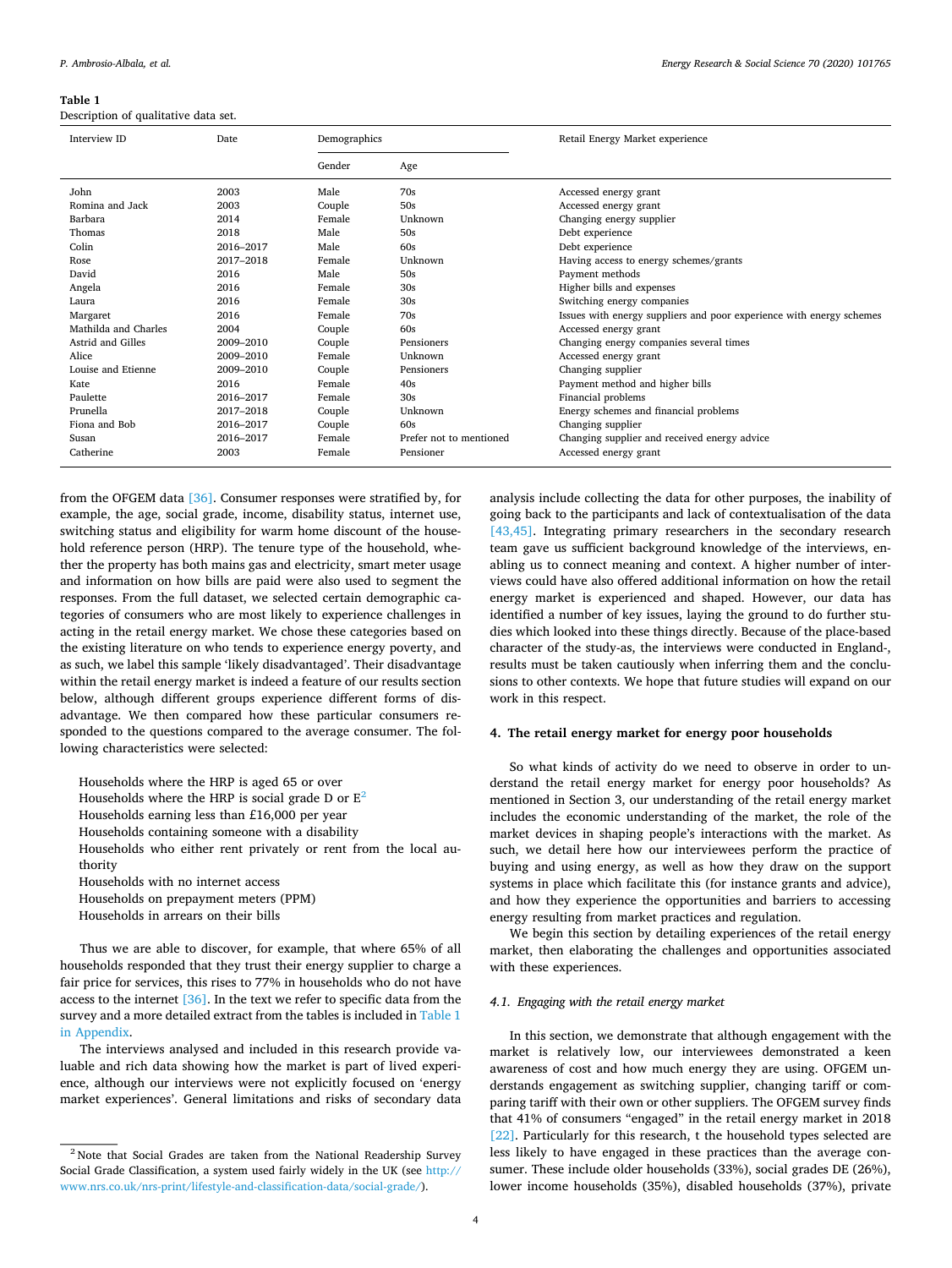renters (36%), local authority renters (32%), no internet access (17%), PPM consumers (32%) and those in arrears (35%).

Our qualitative data shows that other ways to engage with the energy market include the affordability of energy bills and awareness of energy use—also, practices derived from combining the previous two elements that included family behaviours and interactions. OFGEM shows that in total, 4% of UK households describe themselves as falling behind with their bills [\[22\].](#page-9-3) This proportion rises to 8% for low income households and households on PPMs, 6% for social grade DE, 7% for local authority renters and 33% of households in arrears.<sup>3</sup> In the qualitative data, some people who had a stable income could not afford their energy bills. Equally, others had experienced extreme economic conditions but still were able to find ways of easing their situation.

Nevertheless, whether people can afford their energy bills or not is dependent of the traditional drivers of energy poverty (low income, poor efficiency, high energy costs), but this is not a simple relationship. A particular housing condition can exacerbate or enhance the situation: energy bills might be affordable only when the house is energy efficient. In many cases, accessing energy schemes and grants is critical to having an energy-efficient home. Grants can also offer access to more affordable energy when they subsidise energy microgeneration and renewables [\[46\]](#page-9-27). The proportion of low income households that have installed microgeneration and renewables (4%) is the same as the proportion of the whole of the UK (4%) (OFGEM 2018) and a slightly higher proportion of low income homes have installed a smart meter (30% compared to 29% for the whole of the UK).

Most of the interviewees are aware of how they use energy and how much energy they use, budgeting carefully for use, and adapting practices to reduce costs. Sometimes they might use the heating very sparingly due to high energy bills, rationing its use in order to stay within their budget. Other strategies include changing energy practices and routines to ensure lower bills, involving family members in this where necessary. For example, instead of using his washing machine, Thomas, who, at the time of his interview in 2018, was dealing with severe financial problems and had no job, washes clothes in the sink using the kettle to heat the water.

While energy prices influence how much people consume, there is also a wide range of other drivers which shape the ways in which people make choices on a daily basis. When somebody is experiencing energy poverty, their personal and household priorities change. In many cases, people put the needs of the most vulnerable family members first, using more energy than they can afford. Paulette reflects on this:

*I: How does energy relate in relation to other expenses? Is it the most important thing you pay first? Is it almost the most important? Something that's not that important? It sounds like you do prioritise it quite a lot …*

*Paulette: I do, when it comes to my bills, all my bills are my No. 1 priority on everything, any money that I get, it goes for my bills first of all, my rent, obviously gas and electric, council tax,(…) I don't want my little one to have to go through seeing me have all that worry, so I always do try and prioritise bills over anything else. That's why we don't really tend to go anywhere either, I'm not using diesel in the car, we tend to stay here!*

This combination of coping strategies and constraints produces a number of specific challenges to energy poor households in relation to the retail energy market. We detail these in the next section.

#### *4.2. Market devices constraining energy poor households*

In this section we look at the challenges that energy poor households experience when engaging and interacting with the retail energy market. These are conceived of as market devices, "the material and discursive assemblages that intervene in the construction of markets" [\[31\]](#page-9-11). We begin by explaining the challenges associated with accessing information, understanding energy bills and tariffs, and accessing energy grants and schemes. We then document people's experiences when they do manage to change supplier or payment method. Throughout we see that having access to good quality information about the market: bills, efficiency schemes, and tariffs, and having the skills and resources to act on this is a major challenge for some energy poor households. The challenge here is that the design of the market, which relies on adequate access to good information, and yet does not effectively deliver it, constrains energy poor households' opportunities to improve their lot.

From OFGEM [\[22\],](#page-9-3) 12% of consumers in the UK do not know their approximate annual spend on energy. For the household types in our sample, just 9% of households renting from the local authority are unaware of energy costs. This figure reduces further to 6% of households on prepayment meters. In contrast, 26% of households without access to the internet are unaware of the size of their bills. The variation in people's understanding of their spend on energy is therefore considerable, and is shaped by income levels, billing types, tenure types, and access to the internet.

Retail energy market literacy can also be an issue of concern for energy poor households. The OFGEM survey reveals that 18% of consumers describe themselves as being "not confident" in their understanding of their energy bill and 41% describe themselves as "Not very" or "Not at all" familiar with the features of their energy tariff [\[36\]](#page-9-16). For low income households, these proportions rise to 24% and 47%, respectively, and for households in arrears on bills, we find 28% and 52%. The qualitative data revealed that many of the interviewees had difficulty in understanding their bills and energy certificates. Paulette (2016–2017) explains how difficult it is for her to understand the information associated with energy bills, costs of different tariffs and how this is presented:

*Paulette: I don't understand any of this kilowatt stuff but they [energy supplier], they're good at getting round you and it was all working out cheaper*

*I: Do you understand the difference between like say how much you pay on a prepayment, to how much you pay on direct debit and standing order? Do you know which is the cheapest way of paying? Paulette: I wouldn't have a clue.*

The fact that the application process for a number of market activities (changing supplier, applying for energy schemes and grants) is generally online, means that those with no IT skills or access, have difficulties in securing cheaper prices and support. Access and capacity to use the internet is particularly important. Some interviewees do not consider themselves "computer literate", and an inability to use the internet limits their agency. Overall, just 8% of UK consumers never use the internet and do not have access to online services. This proportion rises to 24% for older households, 19% of social grade DE, 14% of low income households and 21% of disabled households [\[36\]](#page-9-16). Stories also revealed that not feeling sure about how to use an IT device might constrain opportunities to change supplier or would force people to choose another means of doing it. . Although Paulette (2016–2017) has a tablet, she would not use it to change supplier or go online to use platforms:

*But I'm not that great [at using my tablet], I know how to do things I've used for quite a while. (…)*

*I'm not that computer literate! When it comes to your car insurance, they say "go online and do that Go Compare thing", I don't have a clue what I'm doing because I'm always worried something won't do be done properly and then suddenly you're not covered, so I'd rather actually*

<span id="page-4-0"></span><sup>3</sup> According to OFGEM Customers in 'arrears' are customers who have bills which remain outstanding for longer than 91 days or 13 weeks after they are issued, and who have not yet set up a debt repayment arrangement. Since the question in the survey did not specify energy bills in particular, we are assuming that maybe some households in arrears because they are up to date with part of their bill or some other bill, they are not falling behind.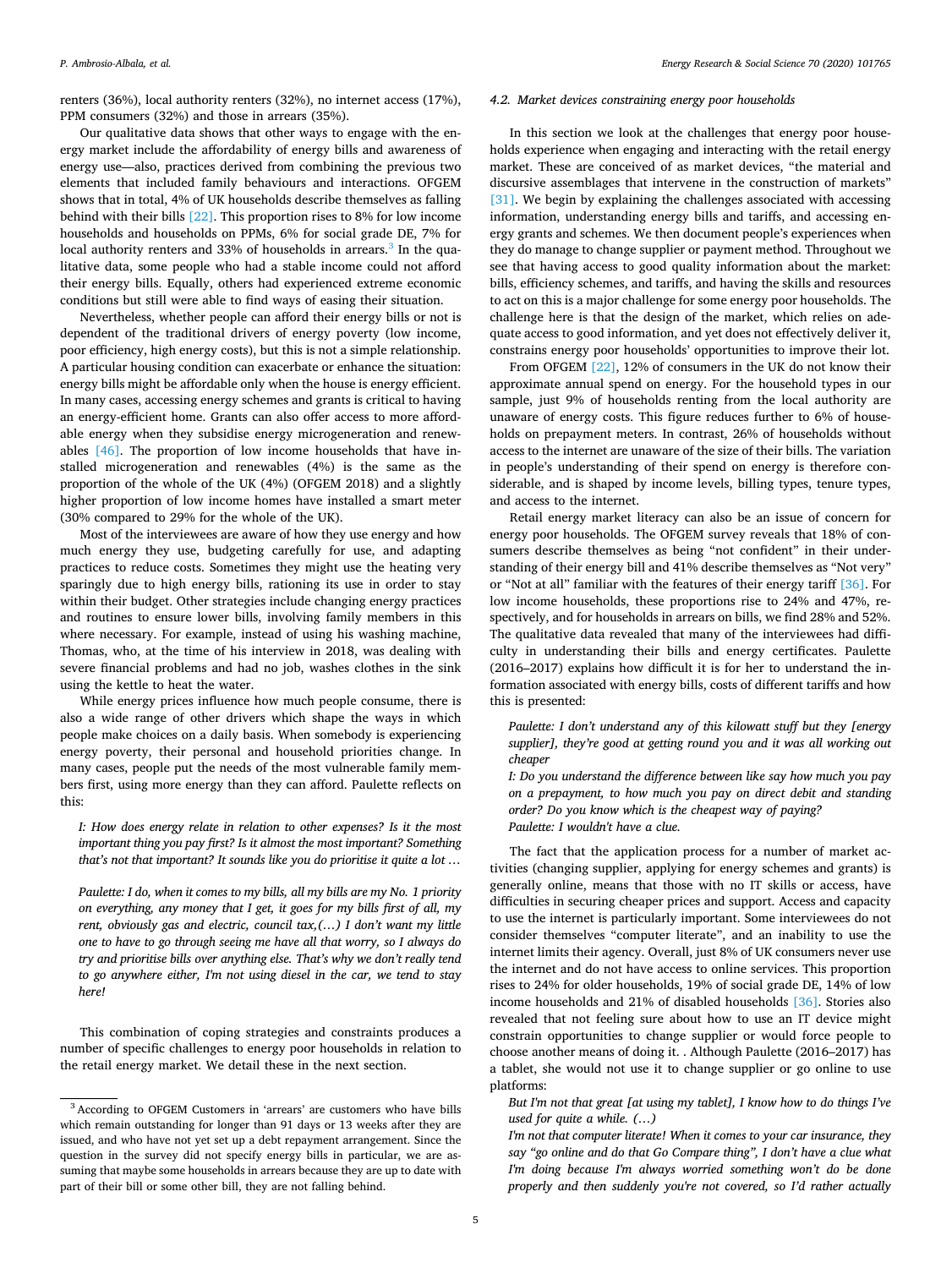#### *speak to the people direct and do it that way.*

Interestingly, this story reveals that people would much rather speak to 'an actual person' than trust in price comparison sites. So, while digital literacy is indeed needed to engage with the market, some people still prefer to trust an actual person to do something on their behalf than just merely use a website. This is also evident when we see that poor households rely on friends and family –supportive networkfor engaging with the retail energy market, - even if this actual person then just uses a website- We will further elaborate on the role of a supportive network in section 5.

OFGEM [\[22\]](#page-9-3) reports that only 36% of households with a member older than 65 years old, manages the energy account online, and 39% of households earning less than £16 k. This means that people either do not access cheaper prices or energy schemes and grants, or they do so through the assistance of a family member. Rose (2017–2018) explains this experience, and how much difference it makes to have her grandson help with this:

*I'm not really well up on the internet. I can get round it, but when you, if you click on stuff and, and you've got like, you're asked (…) there is that much on there it would baffle me, it would. I mean it (…) me grandson, he's good (…) let's have a look, and he, he said "Well what about this one (…)?" "How did you find that?" "Oh (…)". He knows what he's doing, I don't. If you know what you're doing then, you know, it'd be great, but I'm not (…) computers, he is. People my age weren't brought up with them, were they?*

Technological investments and energy efficient appliances or measures often require substantial financial outlays, which are not available for those in our sample. For this demographic, access to improved energy efficiency depends on energy grants. Narratives in our research demonstrated that these energy schemes could be difficult and timeconsuming to access. Support initiatives were designed and offered by suppliers, and the Government to encourage energy efficiency, tackle fuel poverty and reduce energy bills. While in principle, this is positive, energy schemes are not made equally accessible. The length of the application process is a burden in many cases: the process might start with asking for advice, considering different options, and then waiting for a response that in some cases can take months. Rose explains her frustration about the matter:

*So I initially applied and I waited, I applied in the, hmm, November/ December'ish and six months later I was still chasing it up, ringing them up, because obviously that had taken me all through winter, and they weren't being, the company that I was using wasn't being very helpful (…)*

Having access to energy grants and schemes sometimes depends on an adequate level of energy literacy and IT skills. This can result in people being unsure about what they are entitled to, what they really "need" or would be "useful". Advisory services sometimes leave the decision in the hands of the occupants of an energy inefficient house, rather than advising them on which option would be the most appropriate in their case. Further, sometimes the options available are restricted, or strongly shaped by the provider. Mathilda and Charles (2004) describe how they ended up with the "second best" boiler-according to them-, when they did not have advice on which was best, and they did not feel empowered to argue for their preference- a combi boiler.

*Well with getting something for nothing that will do better than what was original and I compromised on that idea (…) I mean a combination boiler would have been better, but this is second best and I wasn't going to argue on that (…) Rather than, you know, demand, I didn't know my rights with regard to cost or anything like that, I accepted that this is what happened and that was it.*

#### *4.3. Opportunities to exercise agency in the market*

Some of our interviewees are able to exercise agency in the retail energy market, thus increasing their ability to meet their needs. The recurrent mechanism, for those that can manage it, is switching tariffs or energy supplier. Many of the stories revealed that switching tariffs, energy supplier or payment method helped people to adapt and deal with challenging situations. However, the quantitative data shows that these opportunities are not available to all, and switching supplier or tariff is an option that is consistently less open to those in our 'likely disadvantaged' quantitative sample.

Overall, 64% of UK consumers have switched their energy supplier during their lifetime, and 45% have changed their tariff [\[22\]](#page-9-3). Those without access to the internet are least likely to switch supplier and tariff (just 45% and 28%, respectively), as are private renters (51% and 31%) and social grades DE (53% and 33%). Older households, lowincome households and disabled households switch at the same levels as the average consumer. Although reasons for switching vary from person to person, seeking a change in tariff or supplier is typically triggered by a rise in prices or a period of repeated high bills. OFGEM reports that price was the most important reason given to switch for 92% of consumers who switched supplier, and 90% of consumers who switched tariff. We find similar results when focussing solely on those households in our quantitative sample.

In order to engage in tariff or supplier switching, people have to have overcome the barriers associated with accessing the internet, and understanding energy tariffs and bills as detailed above. OFGEM shows that in 2018, 64% of customers used the internet to find out about deals on switching supplier and 54% for changing tariff [\[36\].](#page-9-16) Social grades DE were less likely to use the internet to find out about switching (41% and 41% respectively), alongside older households (50% and 33%), local authority renters (34% and 33%), those without access to the internet (16% and 0%) and customers on PPMs (27% and 32%).

The consequences of switching tariffs or supplier differ. Some people did not see any financial difference. According to data from OFGEM, 81% of consumers say that they are paying less after switching supplier and 74% pay less after switching tariff [\[36\].](#page-9-16) However, for households in arrears on bills, 63% report that they are paying less after they switch supplier and 54% report paying less after changing tariff. When switching is successful, bills are reduced, people gain more control over what they spend, and by saving money on energy they see an indirect improvement in their diet or quality of life. Romina and Jack explain how with the money they saved in the energy bills they can now have access to the food that they prefer:

*I suppose we eat a bit better than we used to. When I say we eat a bit better, I buy, I can now, I get more fresh meat than we used to. We have some steak once a week, pork chops and so on. We get them fresh though we don't buy any of the pies now like we were getting, and mince, fresh mince, we get and we're buying more of that every week now.*

In the interviews, we observed that people have some strategies to give them more sense of control of the situation they are experiencing. This is a protective mechanism for households that are managing on limited budgets. The sense of control is reflected in both the type of tariff people are in and the type of payment method they prefer. According to OFGEM [\[22\],](#page-9-3) 53% of all UK consumers are on a fixed tariff. This proportion falls to 37% for social grades DE, 38% for local authority renters and those in arrears on bills, and just 25% of consumers on PPMs are on a fixed tariff. Bills can be spread over the year, or paid according to use in the month or day (PPM). Those paying according to use, feel they need to be more cautious about how and when they use energy, e.g. when to put the heating on. For some of the interviewees, a monthly payment– whether for gas or electricity – gives them more control and flexibility in when and how to use electricity and gas. The uncertainty of not knowing what would happen to them if they did not have money to afford the payment, makes some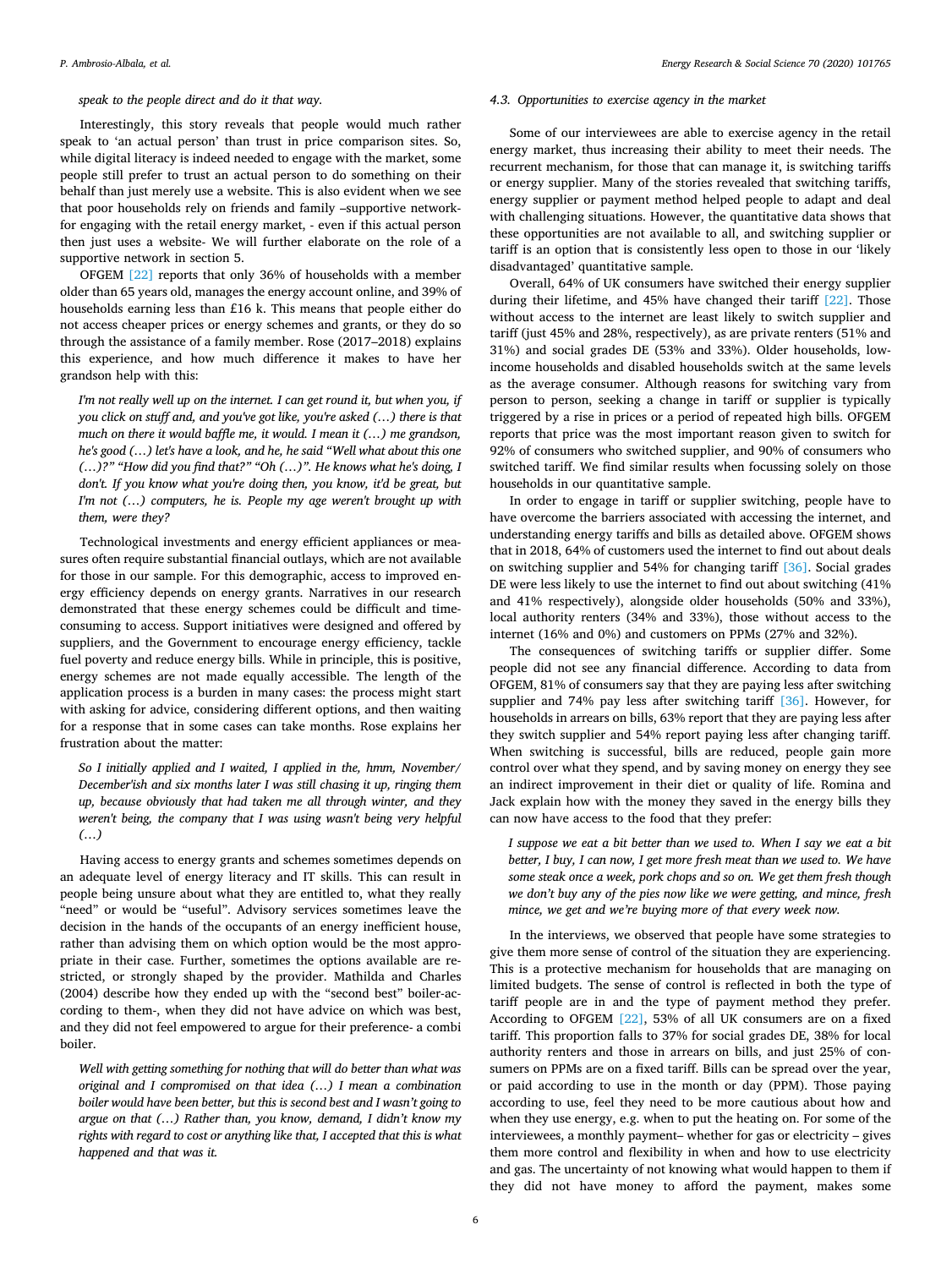households more inclined to pay cash, so they have more control. As Colin (2016–2017) explains:

*I: What do you mean, it goes out without you having control? Colin: Well yeah, I know what I got in the bank and that's how I like it, I mean I like to pay cash, yeah, I don't want direct debit. I: Is that because you just feel more in control that way? Colin: Yeah, well the only direct debit I've got is my telephone, that come out and that's it.*

Nevertheless, what works for some individuals might be a cause of stress for others. As per OFGEM data, people who pay by direct debit have to always have enough money to pay the bills and 77% of UK consumers use this method of payment for energy. Direct debit payment is less popular with local authority renters (47%), those on PPMs  $(7%)^4$ and those in arrears (52%).

Our results from both survey and lived experience research show that there are opportunities to exercise agency in the retail energy market which can provide relief. But as stated at the beginning of the section, those opportunities are not equally accessible and available to everybody.

## **5. Explaining market engagement through socio-economic attachments**

Until now we have provided a descriptive account of energy poor households' experiences and how market devices, so far understood rather simply as energy bills, energy metering, etc. enable or constrain their engagement with the retail energy market. We have also illustrated how being part of an energy poor household affects people's agency. We now present a more analytical output from our research and our reading into the sociology of money and markets. Here we look at how people's engagement with market devices are shaped by socioeconomic attachments: the varied ties between people and things produced in the interaction between economic and social systems [\[47\]](#page-9-28). While the challenges and opportunities in the retail energy market for those at risk of or experiencing energy poverty were widely apparent, we also noticed that these were strongly associated with, and in some cases mediated by, particular types of relationships: between people and their families and friends, and between people and energy companies. We show here how agency for accessing the retail energy market is shaped by these socio-economic attachments.

## *5.1. A supportive network as gateway to the retail market*

People's ability to interact with others and maintain relationships is important in both allowing them access to the market and in shaping that access. However, this is not always the case: sometimes people's networks are not strong enough to provide support, either because people do not have many others to turn to for help, they do not have the ability or resources to ask for help, or because family and friends are far away.

People use their support network - mostly family - as a way to save money, and reduce energy bills. Having family and friends around to help, to provide information, to guide within the process of applying for energy schemes, appears to be a determinant which enables people to act in the market [\[19\]](#page-9-12). OFGEM data ([Appendix 1](#page-0-9)) shows that 8% of UK consumers had a friend or family member help them to switch their energy supplier or tariff [\[36\]](#page-9-16). For older households, the proportion is higher (16%). This is also the case in low income households (15%), disabled households (16%) and those without access to the internet  $(15%)$ .

In a typical experience in the qualitative data, we quote Etienne and Louise (2009–2010) describing their experience of seeking support from family, in this case, support with organising the installation of an energy supplier. They asked Louise's sister to help: she did some research on the internet, found the cheapest option and managed to get the installer to come to their house.

*I: And do you swap back yourself then, do you ring them up and swap back yourself. Etienne: No. Louise: The installers came from my sister you see. Etienne: She'll send somebody to see us you see. Louise: She tracks them. Etienne: She tracks them and they'll come. Louise: I think we've swapped. Etienne: Ooh a lot of times. Louise: Four or five times. I: And what would you do if you didn't have that; if you didn't have your sister there to help you do that would you look yourself? Louise: Well our daughter.*

A supportive network can shape people's access to the retail energy market in this way. Information from others in people's close networks who know which options and opportunities are available can lead people to understand their own situation differently and look for alternatives. Others' experiences give people insights into which energy companies are cheaper, and how to change energy suppliers.

#### *5.2. Trust in, and loyalty to energy companies*

Beyond family and friends, relationships with other actors in the retail energy market (e.g. charities, local councils, energy companies etc.) also have an important role in shaping people's ability to act or having adequate energy performance. "For example, Alice explained how the council came and checked the radiators and boiler in her home."

*These actors play a role in mediating access to the market for those experiencing energy poverty. These relationships, even those that we might think of as quite emotionally distant, are frequently imbued with qualities more typical in a friend or family relationship. Agencies providing advice are often trusted to give the best advice, as Prunella reveals, non-profit making organisations are seen to be both knowledgeable and neutral.*

*I think I'd go to somebody like the (National Charity), (National Charity), I wouldn't ask a neighbour, because wherever you go (…) in past, like they always add a bit on or they don't tell yah the full story, I tend to go (…) they don't (…) put you in touch with, if you know what I mean?*

In our qualitative data, trust in and loyalty to particular energy companies was a frequent topic of interest for our interviewees. We identified trust and loyalty as key attributes of socio-economic attachments that shape people's relationships with energy companies.

Our analysis revealed that trust in the energy supplier is an important determinant of whether people will engage with the market, or remain 'loyal' to their existing supplier. Loyalty is a consequence of trust and often results in a reluctance to change energy suppliers who could offer a better deal. As we outlined above, 41% of respondents to OFGEM's survey 'engaged with the market' in OFGEM's terms in 2018: either switching supplier, changing tariff or comparing tariff [\[22\]](#page-9-3). This belies a rather limited response to the call to act as 'purchasing consumers' and suggests that trust and loyalty levels are rather high.

The OFGEM survey reveals that level of trust in energy suppliers always giving consumers a fair price is indeed quite high among UK households (65%). Social grades DE, older households and those without internet access are more likely to trust the supplier (74%, 69% and 77%, respectively). Those in arrears on bills are less trusting (53%). When it comes to changing supplier, OFGEM [\[22\]](#page-9-3) shows 64% of con-<sup>4</sup> It can be possible to have direct debit for one bill (gas) or PPM for electric. sumers are wary of switching to a supplier that they had not heard of.

<span id="page-6-0"></span>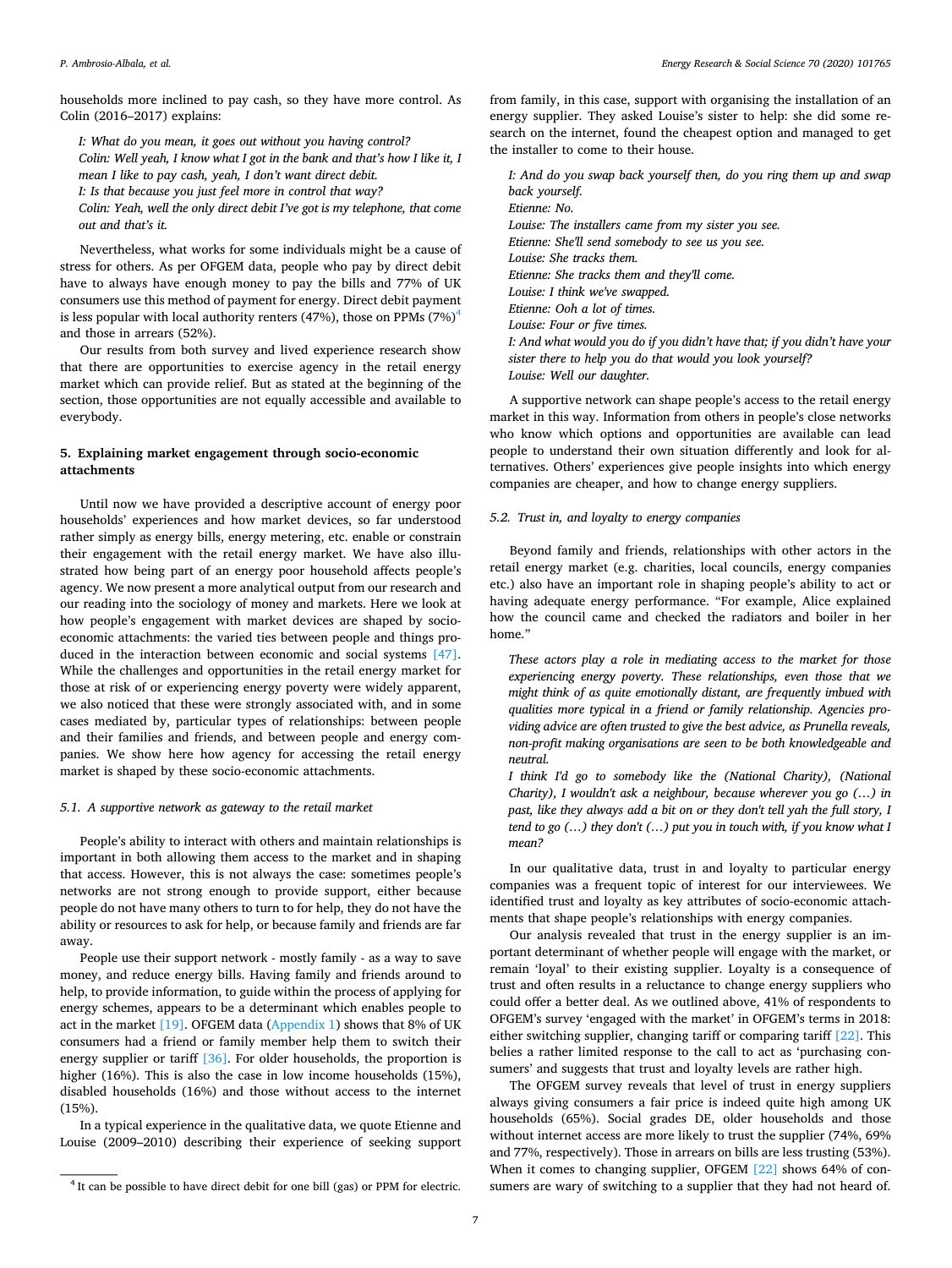For older households this rises to 74%, but private renters would be more likely to switch to a supplier they previously were unaware of (only 58% are wary). 35% of consumers have not switched because they say they are satisfied with their existing supplier and this figure rises to 40% for older households [\[36\].](#page-9-16)

We found numerous stories of people's socio-economic attachment to energy companies, where their trust of a supplier related in their loyalty to the company. Astrid and Gilles (2009–2010) were asked explicitly about their thoughts on energy companies and they clearly revealed that main driver for them when choosing an energy company was loyalty.

*I: what do you think about any energy companies in that, like the trust in them, do you think they're.*

*Astrid: There isn't any.*

*I: And how do you think that could be resolved?*

*Gilles: Yeah, what I don't like is, I'm going to politics again now. Most of the energy companies are, they all, there's only one I think that belongs to a British, everybody else comes from France and Germany and Spain, and all the profits goes to there. It goes to shareholders as well obviously, but extra profit goes to there. We don't own them do we?*

*I: So does loyalty and things like that for you come in over price? Gilles M: Yeah it does.*

Prunella (2017–2018) reported how somebody in the energy company helped her to apply for an energy grant and which documents to complete. Note here, that the energy company was mandated by law to "give" these things), but our respondents still saw them as a gift. This 'gift' and the warm response of the customer service operator on the phone lead to positive feelings about the energy company:

*(…) Yeah, they were. He, he was, he was really nice and he's, he's left me his number and he said if I need anything, any more help, then he said I just give 'em a ring and he'll get back to me. (…) he explained everything. Like you get some and they don't, you know, they can be a bit standoffish, but he wasn't, he was really nice. (…)*

This is reminiscent of our finding in Section 4.2: that interactions with specific individuals tend to have positive effects and shape people's relationship with the energy market.

Elsewhere we see that when people perceive that the energy company did something good for them, for instance 'giving' them a voucher to pay for gas, or giving access and information to energy schemes, this can lead into gratitude and loyalty to the energy company. Rose's story (2017–2018) is a good example of this: she had a negative experience when applying to a National Energy Scheme to change her boiler with "Energy Company 1" and ended up applying to this scheme with another company. Talking about her experience:

I think the fact that they fobbed you off for a very long time, I think if they give you a realistic timeframe … you get increased customer satisfaction and less frustration. So that would have been helpful; … if they'd have said to me in the December or the January, right, well we've got no money until July, that would have been far better than saying it's just round the corner, constantly, which I think it was frustrating."

Despite this experience, Rose still turns to "Energy Company 1" as a source of information on cheap tariffs, or other benefits. This is because most of the time, her experience of their customer services, website and platforms is rather positive. Here, Rose explains why she remains loyal to this company, and we can see how good customer service overall can overrule one bad experience:

*Their website's very user friendly, you can easily input yer data, yer meter readings, they give you an annual summary, it's broken down by month, broken down by the year … they email yer to remind yer about yer Warm Home Discount, they ring yer to advise you on possible new tariffs, you get an email if a new tariff comes up and you'd be better off* *with that tariff. So I, I've got a bit of a customer loyalty with them because of that. It's, when you sign up they say "if within however long another deal comes up and you'd be better off, whether it's us or another provider, we'll tell yer"; and they do". She continues "I kind of now, I like (ENERGY COMPANY 1), I like the customer services, I like when you ring them the fact that they speak to you very plainly, give yer the information you require. I think that's invaluable."*

Trust and loyalty are not to be taken for granted by energy companies, however and we can see some examples of more negative responses once trust is broken. Gilles, (2009–2010) a pensioner who had lost trust in his previous energy company articulates this sentiment particularly well:

*Gilles: I wouldn't go to [old energy company] if they were cheaper than any … I don't care how much cheaper they were I wouldn't go back to them.*

Bad experiences with a supplier can result both in a loss of trust, and compromise people's agency. Kate, for example, sometimes struggles to pay her bills at the end of the month, and prefers to pay a fixed amount in order to spread her payments out in the year. When the energy company increased her monthly payments, she had no choice in the matter, and this resulted in a loss of trust:

*I asked them and they said, 'Oh no you're using more' and I'm thinking,' No I'm not.' … I made sure they had a reading every month because I just thought, 'I don't want an estimate because you never give me back you just put it in credit.'"*

Further, the tendency for energy companies to credit accounts – as she references here – rather than refunding the extra money paid is a concern for people who have very limited resources, and is part of her loss of trust.

In this section we have shown how our participants' experiences of the retail energy market cannot be understood only as the rational acts of a 'purchasing consumer'. Their agency in this market is shaped by their relationships with both friends and family, and with other actors in the energy market, particularly with energy companies. People who have a supportive network have the opportunity to engage in the market through helpful others (friends and family), and this help shapes their experience of the market. People's relationship with energy companies also has a role in determining whether they 'engage' or not: feelings of trust and loyalty (sometimes justified, sometimes misplaced) can make the difference between people staying with a supplier or looking elsewhere.

## **6. Discussion**

Our analysis of secondary qualitative interviews and quantitative data from the OFGEM report, demonstrates that the members of energy poor households can exercise agency in the retail energy market, through a wide range of ways beyond merely switching supplier, and these are not limited to the role of 'purchasing consumer'. However, they face barriers to doing so associated with difficulties in accessing the internet, and in understanding the retail energy market. These amount to ways in which specific market devices (for e.g. the goal of a competitive market, underpinned by a belief that people can act rationally in response to information, and a belief that good market information exists and can be disseminated) are barriers to people's agency. When the market is built in a way that requires people to access the internet and to have a certain level of literacy, it also excludes some people from participation. Some energy poor households have these skills, or can access them through their support network, but those that cannot will need extra help.

Our findings here have more to say than merely 'some people are excluded from the market'. Our explanation of how people experience the market is relational rather than rational. For the energy poor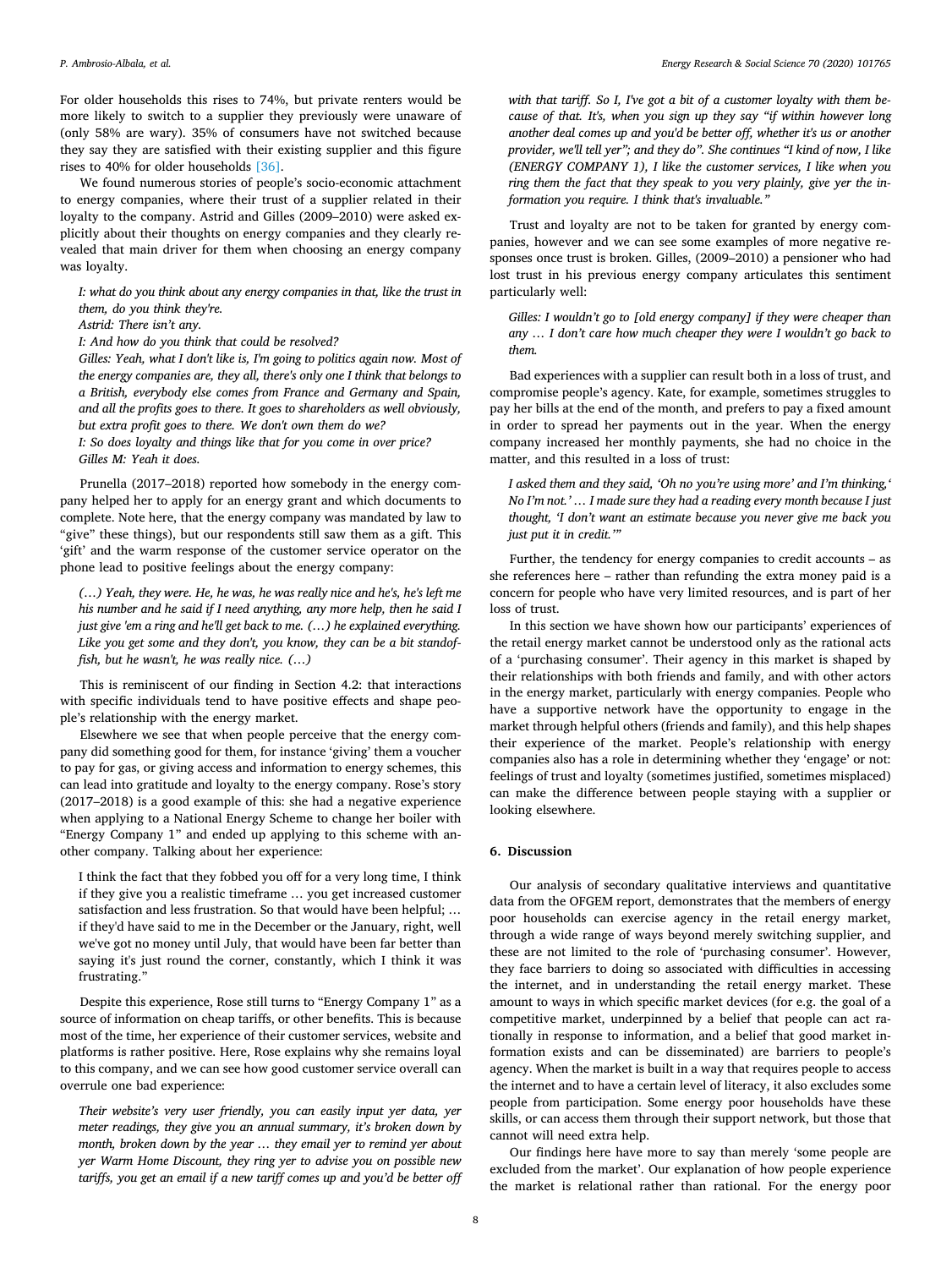households in this research, the retail energy market is performed by a distinct set of actors – people and organisations – such as energy companies, local council, energy advisor, installers, as well as friends and family that help to access the best prices or particular grants and schemes. This suggests that despite the market being designed under EU competition law, and with a 'purchasing consumer' in mind, this is not always how people experience it or use it. In effect this tells us that despite the strong ideas that shape the British market and its regulation [\[20\]](#page-9-2) the practices of people who experience energy poverty do not follow the same logic. People are not acting on (perfect) information to make rational choices about their energy supply. Instead, they understand the tariffs, mechanisms for switching, subsidies and grants from government mediated through their relationship with loved ones, and with the various agencies and companies active in this space. Also, speaking to and with actors in the energy market directly seems to act as a positive driver for effective engagement with the energy market.

Here, despite a performativity based on ideas of rational choice, our respondents take a relational approach to the retail energy market, in itself intriguing evidence that people do not merely perform the roles that are designed for them in markets  $[47]$ . This also presents a very challenging rebuttal to OFGEM's highly persistent subject of the 'purchasing consumer' as critically documented by Errington Blakelock [\[20\]](#page-9-2). Her critique is that energy poor households are ill-served by OFGEM as a regulator, given that the retail energy market is designed for a purchasing consumer, rather than a vulnerable one. Our evidence supports this view, but we can take this further, and point out that people are not using the market rationally, and therefore OFGEM's ambition to promote rational behaviour is at least misfiring, if not merely misplaced. Perhaps, as the sociology of money and markets would have it, people do not act rationally within markets, and attempting to make them do so is a project doomed to failure.

So what recommendations can we make from the insight that people operate relationally rather than rationally in this market? It is clear from Errington Blakelock's comprehensive analysis of OFGEM regulation between 2000 and 2016, that the belief in the 'purchasing consumer' is central to OFGEM's self-image as a market regulator, and is not at risk of being reversed by a qualitatively driven paper like our own, no matter how well evidenced. We are heartened to see considerable movement in the way that this regulator understands vulnerability, shifting from a deficit to a multi-dimensional understanding since 2012 [\[20,48\].](#page-9-2) Indeed in a recently updated 'Consumer Vulnerability Strategy' OFGEM identify the importance of good customer service in enabling people to switch supplier, and the role of consumer groups and other charities acting on these issues on people's behalf, both of which relate to our findings above [\[48\]](#page-9-29). Perhaps in conjunction with this more complex understanding of vulnerability, OFGEM can also consider that people are accessing support from a range of sources, including friends and family alongside these other organisations.

Indeed, we can see in our data that people frequently engage with the retail energy market through different intermediary actors such as people in charitable organisations, installers of insulation, and advice services and grant providers. Whilst there is a growing literature on the roles of intermediaries and 'middle' actors in energy transitions [\[49,50\]](#page-9-30) this has so far only rarely touched on the roles these actors perform for energy vulnerable groups with a few exceptions [\[51–54\]](#page-9-31). Our qualitative data extends the concept of intermediary actors to include the roles often played by family members and friends who helped our interviewees to access and express agency in the market. In many of our interviewees' lives, the role of these different intermediaries is crucial. Their perceptions and views of the market, are heavily determined by how different intermediaries interact with them, and how successful that interaction is. Knowing that intermediaries are important makes us think differently about how to engage with energy poor households, suggesting that finding trusted intermediaries to lead this engagement is likely to be the best strategy. Here the length of relationships is likely to be important to building trust, as well as the nature of connection to the person or organisation concerned.

When we consider the potential for radical change in the energy system envisaged in a sustainable energy transition, including decarbonisation of energy in the home, smart technology and systems and more, there is a strong need to avoid leaving a large proportion of the population behind (e.g. older people, people without the internet, people with no family or friends to help them, people with low energy literacy). This might require going beyond energy policy and engaging social services or concerned organisations, which are involved in dayto-day work with affected households. There may also be a role for a wider public conversation about helping others to access the retail energy market. Indeed, it is friends and family that really seem to make a difference to people engaging effectively with the retail energy market: to help each other seek out the best deal and sign up to it.

## **7. Conclusions**

We have illustrated with our research that while the experiences of the retail energy market of those energy poor households are diverse, some households struggle to engage in it, lacking the skills and resources to do so. Challenges especially relate to internet and market literacy, which allow people to find a better deal, and understanding how to access rare grants and schemes to improve their access to energy efficiency. When people do not have such skills, their capacity to participate in the retail energy market is somewhat constrained, especially when they do not have a supportive network of friends and family to assist them, or when they have limited ability to cultivate and maintain a supportive network. Equally, the relationship with the energy supplier is also critical: sometimes greater trust than is deserved is fostered by people's loyalty to companies that may be overcharging them. On the other hand, there are real opportunities for companies to work to earn this loyalty by promoting good practice.

We also find that our respondents experience their interactions with the energy market as predominantly relational, rather than rational. By this we mean that in the interviews we analysed, people understood the retail energy market through their interactions and history with friends, family and intermediary actors, especially the energy companies themselves, and that their decision-making is based on these relationships, rather than on a narrowly rational economic logic (this one costs less than that one). In light of this understanding of the retail energy market, there is a need for policy-makers and regulators to broaden their conception of how people operate in this market, acknowledging the role of social relations in shaping decisions.

In effect, despite relatively low market participation, explained in our work by uncovering a more relational than a rational conception of the market among our sample, the governance institutions associated with energy at EU and in the UK persist in framing rational decisionmaking by individuals as the best way of solving this problem. While there is a recognition in these institutions that some people need direct and trusted help to engage in switching, there is much room for improvement in how this is implemented. If we set up the market to work according to a rational logic, and people are acting relationally, outcomes for energy poor households will not be satisfactory.

## **Declaration of Competing Interest**

The authors declare that they have no known competing financial interests or personal relationships that could have appeared to influence the work reported in this paper.

#### **Acknowledgement**

Funding for this research was provided by the 'End Use Energy Demand' (EUED) theme of theUK Engineering and Physical Sciences Research Council (EPSRC), and undertaken by the Centrefor Industrial